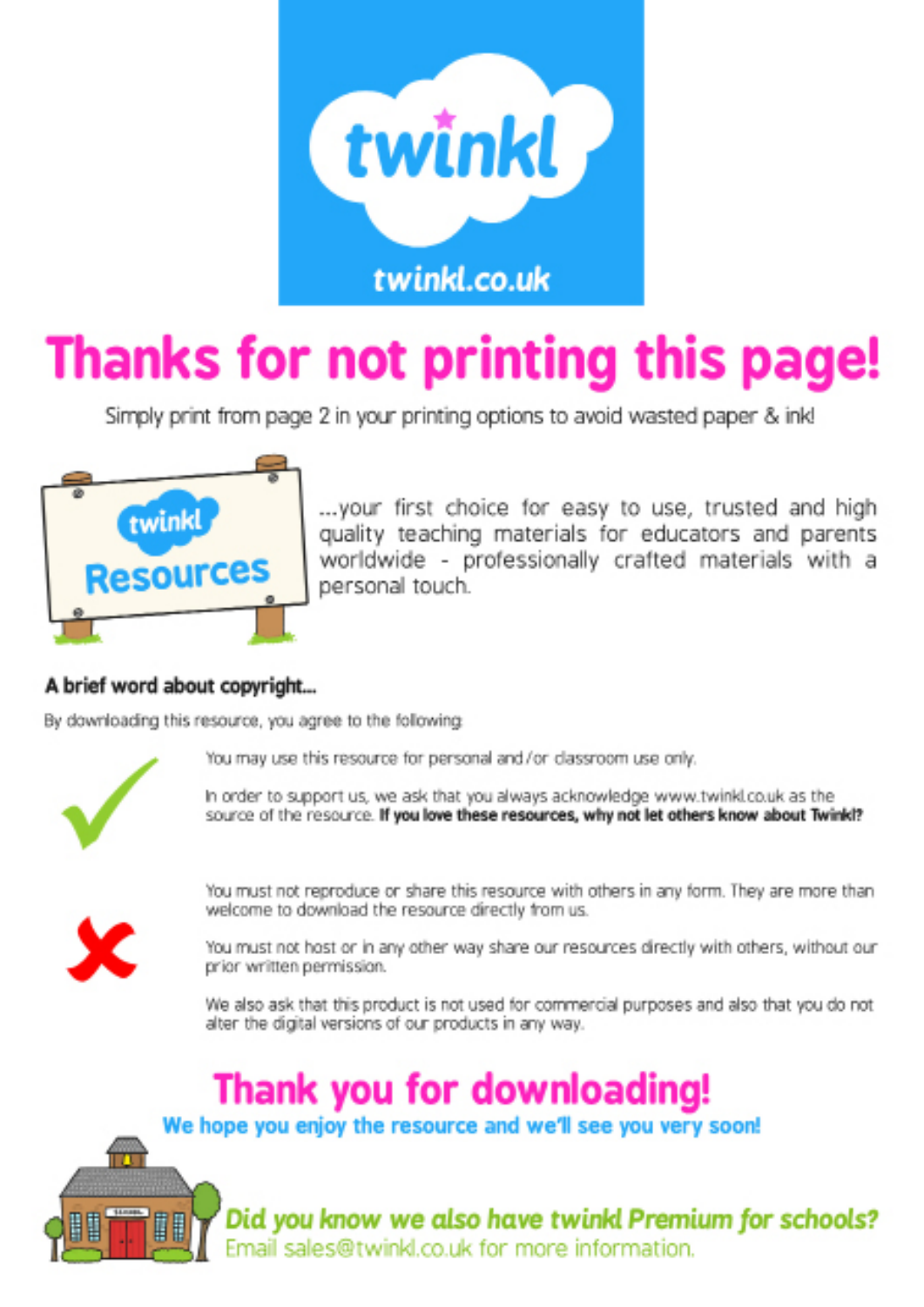Two blank spaces are provided for any additional spellings you might want to include.

|                                    | List                                     | List 1                                 | List 1                                                  | List 1                                                  | List 1                                                  | List 1                                     |
|------------------------------------|------------------------------------------|----------------------------------------|---------------------------------------------------------|---------------------------------------------------------|---------------------------------------------------------|--------------------------------------------|
|                                    | Date:                                    | Date:                                  | Date:                                                   | Date:                                                   | Date:                                                   | Date:                                      |
| twickl                             | Name:                                    | Name:                                  | Name:                                                   | Name:                                                   | Name:                                                   | Name:                                      |
|                                    | accommodate                              | accommodate                            | accommodate                                             | accommodate                                             | accommodate                                             | accommodate                                |
|                                    | accommodation<br>$\mathbf{\Omega}$       | accommodation<br>$\boldsymbol{\sim}$   | accommodation<br>$\boldsymbol{\sim}$                    | accommodation<br>$\mathbf{\Omega}$                      | accommodation<br>$\mathbf{\tilde{c}}$                   | accommodation<br>$\mathbf{\Omega}$         |
|                                    | accommodating<br>w                       | accommodating<br>$\boldsymbol{\omega}$ | accommodating<br>$\boldsymbol{\mathsf{m}}$              | accommodating<br>$\boldsymbol{\omega}$                  | accommodating<br>$\boldsymbol{\infty}$                  | accommodating<br>$\boldsymbol{\mathsf{m}}$ |
|                                    | accompany<br>4                           | accompany<br>$\ddot{\phantom{0}}$      | accompany<br>4                                          | accompany<br>¢                                          | accompany<br>4                                          | accompany<br>4                             |
|                                    | according<br>Б                           | according<br>LŊ                        | according<br>LŊ                                         | according<br>LŊ                                         | according<br>LŊ                                         | according<br>Lŋ                            |
|                                    | accordance<br>o                          | accordance<br>o                        | accordance<br>o                                         | accordance<br>o                                         | accordance<br>$\bullet$                                 | accordance<br>$\bullet$                    |
|                                    | achieve                                  | achieve<br>N                           | achieve                                                 | achieve<br>$\overline{ }$                               | achieve                                                 | achieve                                    |
|                                    | achievable<br>$\infty$                   | achievable<br>$\infty$                 | <i><b>uievable</b></i><br>ਉ<br>$\infty$                 | achievable<br>$\infty$                                  | achievable<br>$\infty$                                  | achievable<br>$\infty$                     |
|                                    | achievement<br>$\sigma$                  | achievement<br>$\sigma$                | <i><b>uievement</b></i><br>ਹੋ<br>$\sigma$               | achievement<br>$\sigma$                                 | achievement<br>$\sigma$                                 | achievement<br>$\sigma$                    |
|                                    | overachieve<br>$\overline{\mathsf{C}}$   | overachieve<br>$\overline{\mathsf{C}}$ | overachieve<br>$\overline{\mathsf{c}}$                  | overachieve<br>$\mathrel{\mathop{\mathsf{e}}\nolimits}$ | overachieve<br>$\overline{\mathsf{C}}$                  | overachieve<br>$\tilde{\mathbf{c}}$        |
|                                    | $\Xi$                                    | $\Box$                                 | $\equiv$                                                | $\equiv$                                                | $\equiv$                                                | $\equiv$                                   |
|                                    | 12                                       | $\overline{2}$                         | 12                                                      | 12                                                      | 12                                                      | 12                                         |
|                                    |                                          |                                        |                                                         |                                                         |                                                         |                                            |
|                                    | List 1                                   | List 1                                 | List 1                                                  | List 1                                                  | List 1                                                  | List 1                                     |
|                                    | Date:                                    | Date:                                  | Date:                                                   | Date:                                                   | Date:                                                   | Date:                                      |
|                                    | Name:                                    | Name:                                  | Name:                                                   | Name:                                                   | Name:                                                   | Name:                                      |
|                                    | accommodate<br>$\overline{\phantom{0}}$  | accommodate                            | accommodate                                             | accommodate                                             | accommodate<br>$\overline{\phantom{0}}$                 | accommodate<br>$\leftarrow$                |
|                                    | accommodation<br>$\overline{\mathbf{c}}$ | accommodation<br>$\boldsymbol{\sim}$   | accommodation<br>$\mathbf{a}$                           | accommodation<br>2                                      | accommodation<br>$\sim$                                 | accommodation<br>$\boldsymbol{\sim}$       |
|                                    | accommodating<br>w                       | accommodating<br>$\infty$              | accommodating<br>$\omega$                               | accommodating<br>$\infty$                               | accommodating<br>$\infty$                               | accommodating<br>$\omega$                  |
|                                    | accompany<br>4                           | accompany<br>4                         | accompany<br>4                                          | accompany<br>4                                          | accompany<br>4                                          | accompany<br>$\blacktriangleleft$          |
|                                    | according<br>LŊ                          | according<br>LO                        | according<br>Lŋ                                         | according<br>۱                                          | according<br>Lŋ                                         | according<br>LO                            |
|                                    | accordance<br>$\bullet$                  | accordance<br>$\bullet$                | accordance<br>Ó                                         | accordance<br>Ó                                         | accordance<br>$\bullet$                                 | accordance<br>$\bullet$                    |
|                                    | achieve<br>$\overline{ }$                | achieve<br>$\overline{ }$              | achieve<br>$\overline{ }$                               | achieve<br>$\overline{ }$                               | achieve<br>$\overline{ }$                               | achieve<br>$\overline{ }$                  |
|                                    | achievable<br>$\infty$                   | achievable<br>$\infty$                 | hievable<br>ਦੁ<br>$\infty$                              | achievable<br>$\infty$                                  | achievable<br>$\infty$                                  | achievable<br>$\infty$                     |
|                                    | achievement<br>$\sigma$                  | achievement<br>$\sigma$                | achievement<br>$\sigma$                                 | achievement<br>$\sigma$                                 | achievement<br>$\sigma$                                 | achievement<br>$\sigma$                    |
|                                    | overachieve<br>$\overline{5}$            | overachieve<br>$\tilde{\mathbf{a}}$    | overachieve<br>$\mathrel{\mathop{\mathsf{e}}\nolimits}$ | overachieve<br>$\overline{a}$                           | overachieve<br>$\mathrel{\mathop{\mathsf{e}}\nolimits}$ | overachieve<br>$\overline{a}$              |
| <b>KS2 Spelling Lists I Year 5</b> | Ξ                                        | Ξ                                      | $\Xi$                                                   |                                                         | $\Xi$                                                   | $\Xi$                                      |
|                                    | $\overline{12}$                          | $\overline{12}$                        | $\overline{12}$                                         | $\overline{12}$                                         | 12                                                      | $\overline{12}$                            |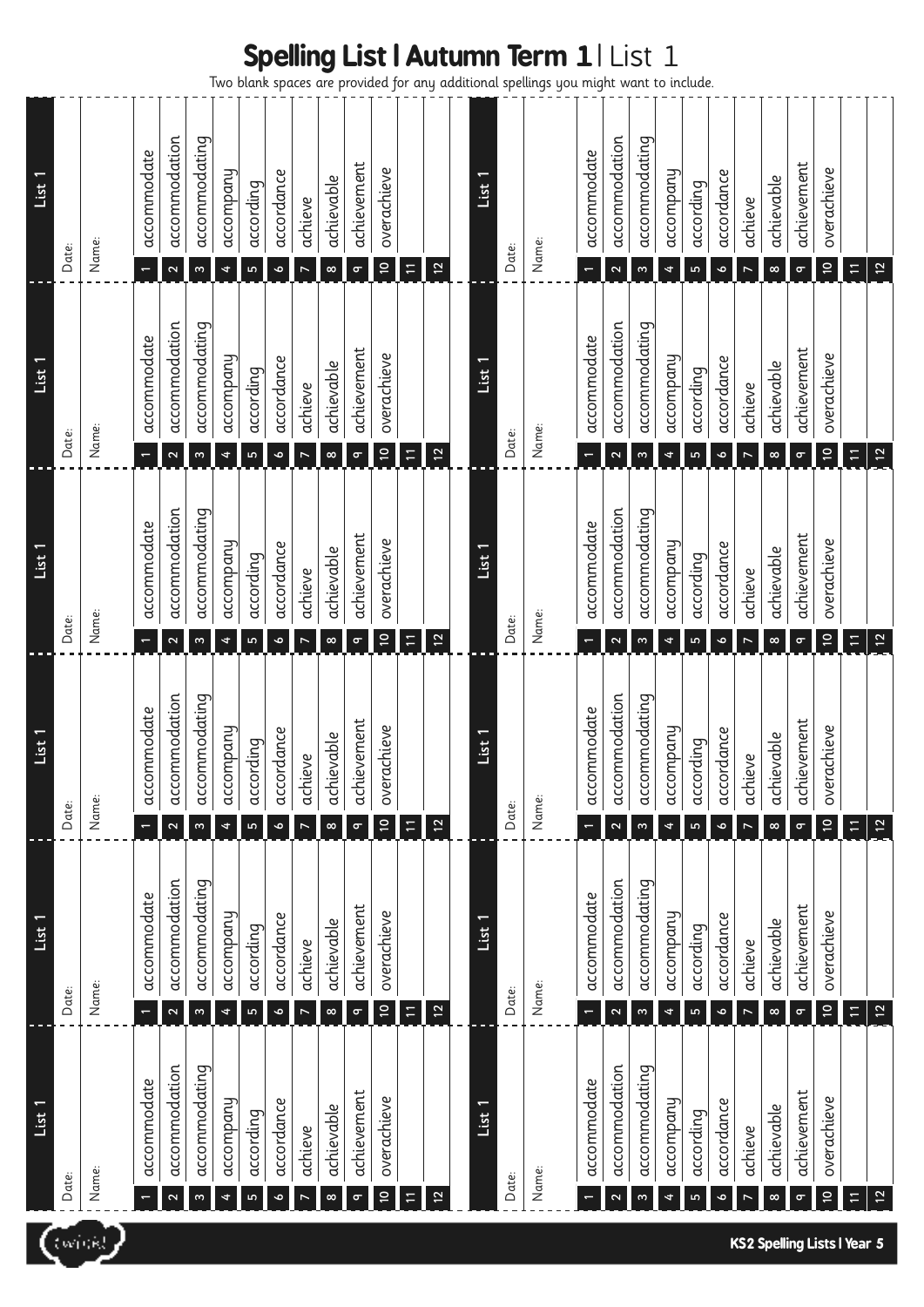Two blank spaces are provided for any additional spellings you might want to include.

|        | List <sub>2</sub>                     | List 2                                                    | List 2                                                    | List 2                               | List 2                                                    | List 2                                 |
|--------|---------------------------------------|-----------------------------------------------------------|-----------------------------------------------------------|--------------------------------------|-----------------------------------------------------------|----------------------------------------|
|        | Date:                                 | Date:                                                     | Date:                                                     | Date:                                | Date:                                                     | Date:                                  |
| twickl | Name:                                 | Name:                                                     | Name:                                                     | Name:                                | Name:                                                     | Name:                                  |
|        | aggressive                            | aggressive<br>$\overline{\phantom{0}}$                    | gressive<br>ğ<br>$\leftarrow$                             | aggressive                           | aggressive                                                | aggressive<br>$\leftarrow$             |
|        | aggressively<br>$\mathbf{\Omega}$     | aggressively<br>$\mathbf{\Omega}$                         | gressively<br>g<br>$\mathbf{\Omega}$                      | aggressively<br>$\mathbf{\Omega}$    | aggressively<br>$\mathbf{\Omega}$                         | aggressively<br>$\mathbf{\Omega}$      |
|        | amateur<br>$\boldsymbol{\omega}$      | amateur<br>$\boldsymbol{\omega}$                          | rateur<br>E<br>$\boldsymbol{\mathsf{m}}$                  | amateur<br>$\boldsymbol{\mathsf{m}}$ | amateur<br>$\boldsymbol{\mathsf{m}}$                      | amateur<br>$\boldsymbol{\mathsf{m}}$   |
|        | ancient<br>$\blacktriangleleft$       | ancient<br>$\blacktriangleleft$                           | ancient<br>4                                              | ancient<br>4                         | ancient<br>$\blacktriangleleft$                           | ancient<br>$\blacktriangleleft$        |
|        | apparent<br>$\mathsf{L}\Omega$        | apparent<br>$\mathbf{r}$                                  | parent<br>무<br>Lŋ                                         | apparent<br>Б                        | apparent<br>$\mathsf{L}\Omega$                            | apparent<br>$\mathsf{L}\Omega$         |
|        | apparently<br>o                       | apparently<br>o                                           | parently<br>g<br>o                                        | apparently<br>o                      | apparently<br>o                                           | apparently<br>o                        |
|        | appreciate                            | appreciate<br>$\overline{ }$                              | preciate<br>$\overline{q}$                                | appreciate                           | appreciate                                                | appreciate                             |
|        | appreciative<br>$\infty$              | appreciative<br>$\infty$                                  | preciative<br>$\overline{q}$<br>∞                         | appreciative<br>∞                    | appreciative<br>$\infty$                                  | appreciative<br>$\infty$               |
|        | appreciated<br>$\sigma$               | appreciated<br>$\sigma$                                   | preciated<br>$\overline{a}$<br>$\sigma$                   | appreciated<br>$\sigma$              | appreciated<br>$\sigma$                                   | appreciated<br>$\sigma$                |
|        | unappreciated<br>$\overline{c}$       | unappreciated<br>$\overline{\mathsf{c}}$                  | unappreciated<br>$\overline{\mathsf{c}}$                  | unappreciated<br>$\tilde{a}$         | unappreciated<br>$\tilde{\mathbf{c}}$                     | unappreciated<br>$\overline{a}$        |
|        | $\Xi$                                 | $\Box$                                                    | $\Box$                                                    | $\overline{1}$                       | $\overline{1}$                                            | $\equiv$                               |
|        | 12                                    | $\overline{12}$                                           | $\overline{12}$                                           | 12                                   | 12                                                        | $\overline{c}$                         |
|        |                                       |                                                           |                                                           |                                      |                                                           |                                        |
|        | $\overline{\text{List 2}}$            | List 2                                                    | List 2                                                    | List 2                               | List <sub>2</sub>                                         | List 2                                 |
|        | Date:                                 | Date:                                                     | Date:                                                     | Date:                                | Date:                                                     | Date:                                  |
|        | Name:                                 | Name:                                                     | Name:                                                     | Name:                                | Name:                                                     | Name:                                  |
|        | aggressive                            | aggressive                                                | gressive<br>ğ                                             | aggressive                           | aggressive                                                | aggressive<br>$\overline{\phantom{0}}$ |
|        | aggressively<br>$\mathbf{a}$          | aggressively<br>$\boldsymbol{\sim}$                       | gressively<br>ğ<br>$\boldsymbol{\sim}$                    | aggressively<br>2                    | aggressively<br>$\boldsymbol{\sim}$                       | aggressively<br>$\sim$                 |
|        | amateur<br>$\infty$                   | amateur<br>$\omega$                                       | rateur<br>ξ<br>$\omega$                                   | amateur<br>$\infty$                  | amateur<br>$\omega$                                       | amateur<br>$\infty$                    |
|        | ancient<br>4                          | ancient<br>4                                              | ancient<br>4                                              | ancient<br>4                         | ancient<br>¢                                              | ancient<br>4                           |
|        | apparent<br>۱                         | apparent<br>LO                                            | parent<br>g<br>LO                                         | apparent<br>S                        | apparent<br>۱                                             | apparent<br>LŊ                         |
|        | apparently<br>$\bullet$               | apparently<br>$\bullet$                                   | parently<br>$\frac{1}{9}$<br>Ó                            | apparently<br>o                      | apparently<br>Ó                                           | apparently<br>Ó                        |
|        | appreciate<br>$\overline{ }$          | appreciate<br>$\overline{ }$                              | preciate<br>gb<br>r,                                      | appreciate<br>$\overline{ }$         | appreciate<br>$\overline{ }$                              | appreciate<br>$\overline{ }$           |
|        | appreciative<br>$\infty$              | appreciative<br>$\infty$                                  | preciative<br>$\overline{q}$<br>$\infty$                  | appreciative<br>$\infty$             | appreciative<br>$\infty$                                  | appreciative<br>$\infty$               |
|        | appreciated<br>$\sigma$               | appreciated<br>$\sigma$                                   | preciated<br>g<br>$\sigma$                                | appreciated<br>$\sigma$              | appreciated<br>$\sigma$                                   | appreciated<br>$\sigma$                |
|        | unappreciated<br>$\tilde{\mathbf{c}}$ | unappreciated<br>$\mathrel{\mathop{\mathsf{e}}\nolimits}$ | unappreciated<br>$\mathrel{\mathop{\mathsf{e}}\nolimits}$ | unappreciated<br>$\overline{a}$      | unappreciated<br>$\mathrel{\mathop{\mathsf{e}}\nolimits}$ | unappreciated<br>$\tilde{\mathbf{c}}$  |
|        | $\Xi$                                 | $\Xi$                                                     | $\Xi$                                                     | Ξ                                    | H                                                         | $\Xi$                                  |
|        | $\overline{12}$                       | $\frac{12}{2}$                                            | $\overline{12}$                                           | 12                                   | $\overline{12}$                                           | $\overline{12}$                        |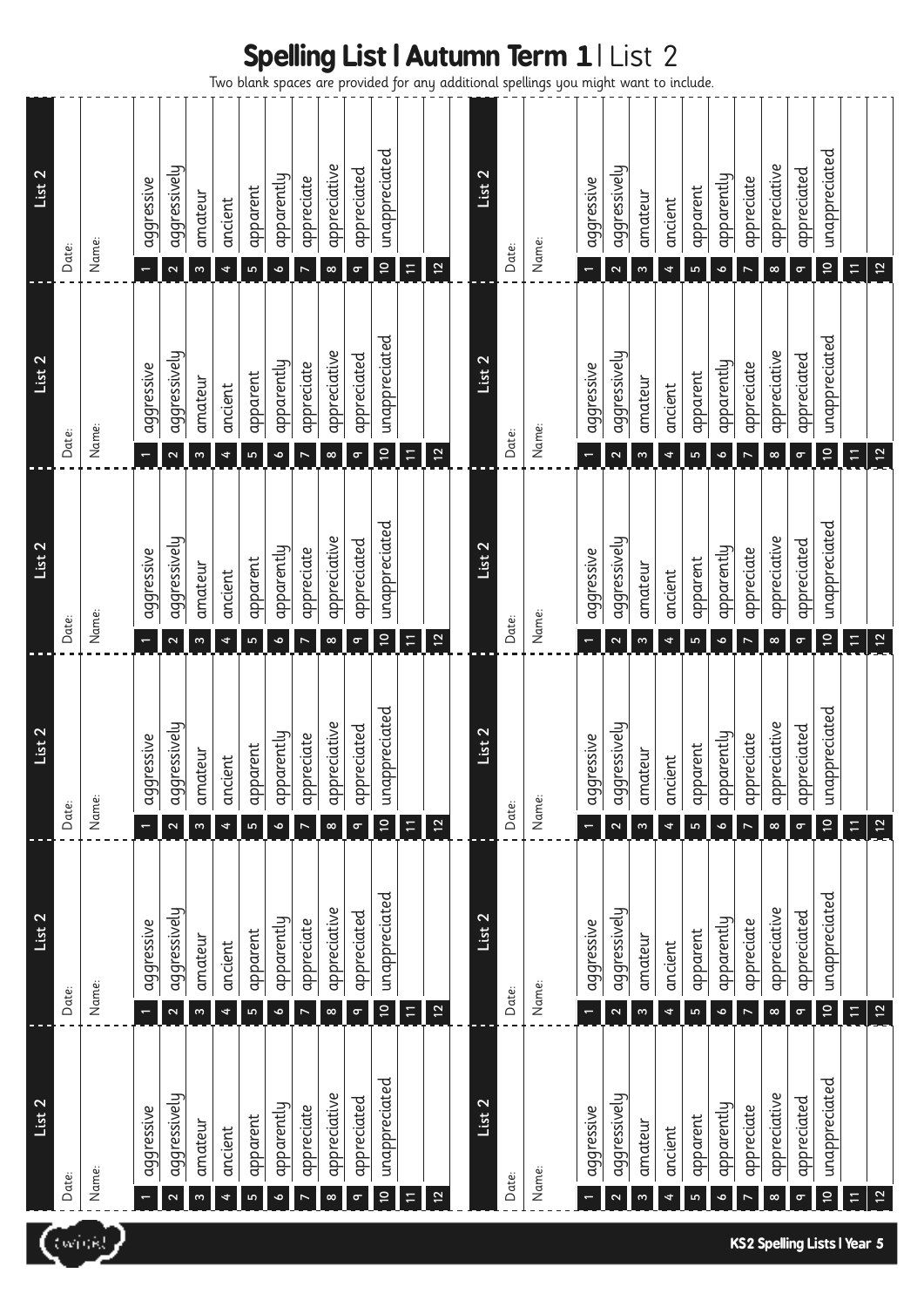|                   |       |       |          |                                         |                       |                                        |                  |                        |                                                     |                          |                     |                                                     |                   |                |                   |       | <b>Spelling List   Autumn Term 1   List 3</b><br>Two blank spaces are provided for any additional spellings you might want to include. |          |                                         |                       |                                    |                  |                        |                                                   |                          |                     |                                                     |                                             |                         |
|-------------------|-------|-------|----------|-----------------------------------------|-----------------------|----------------------------------------|------------------|------------------------|-----------------------------------------------------|--------------------------|---------------------|-----------------------------------------------------|-------------------|----------------|-------------------|-------|----------------------------------------------------------------------------------------------------------------------------------------|----------|-----------------------------------------|-----------------------|------------------------------------|------------------|------------------------|---------------------------------------------------|--------------------------|---------------------|-----------------------------------------------------|---------------------------------------------|-------------------------|
| List <sub>3</sub> | Date: | Name: | attached | attachable<br>2                         | attaching<br>$\infty$ | attachment<br>4                        | unattached<br>LŊ | available<br>Ó         | unavailable<br>$\overline{ }$                       | availability<br>$\infty$ | average<br>$\sigma$ | awkward<br>$\mathrel{\mathop{\mathsf{e}}\nolimits}$ | $\equiv$          | 12             | List <sub>3</sub> | Date: | Name:                                                                                                                                  | attached | attachable<br>$\mathbf{\Omega}$         | attaching<br>$\infty$ | attachment<br>$\blacktriangleleft$ | unattached<br>S  | available<br>$\bullet$ | unavailable<br>N                                  | availability<br>$\infty$ | average<br>$\sigma$ | awkward<br>$\mathrel{\mathop{\mathsf{e}}\nolimits}$ | $\overline{\phantom{a}}$                    | $\overline{\mathbf{c}}$ |
| List <sub>3</sub> | Date: | Name: | attached | attachable<br>2                         | attaching<br>$\infty$ | attachment<br>$\blacktriangleleft$     | unattached<br>Б  | available<br>$\bullet$ | unavailable                                         | availability<br>$\infty$ | average<br>$\sigma$ | awkward<br>$\mathop{=}^{\mathop{}}$                 | Ξ                 | 12             | List 3            | Date: | Name:                                                                                                                                  | attached | attachable<br>$\mathbf{\tilde{c}}$      | attaching<br>$\infty$ | attachment<br>$\blacktriangleleft$ | unattached<br>ء  | available<br>Ó         | unavailable<br>$\overline{ }$                     | availability<br>$\infty$ | average<br>$\sigma$ | awkward<br>$\mathrel{\mathop{\mathsf{e}}\nolimits}$ | Ξ                                           | $\overline{\mathsf{L}}$ |
| List 3            | Date: | Name: | attached | attachable<br>$\mathbf{\Omega}$         | attaching<br>$\infty$ | attachment<br>$\blacktriangleleft$     | unattached<br>۱  | available<br>$\bullet$ | unavailable<br>$\overline{ }$                       | availability<br>$\infty$ | average<br>$\sigma$ | awkward<br>$\mathrel{\mathop{\mathsf{e}}\nolimits}$ | $\overline{\Box}$ | 12             | List 3            | Date: | Name:                                                                                                                                  | attached | attachable<br>$\mathbf{\tilde{c}}$      | attaching<br>$\infty$ | attachment<br>$\blacktriangleleft$ | unattached<br>Б  | available<br>Ó         | unavailable<br>$\triangleright$                   | availability<br>$\infty$ | average<br>$\sigma$ | awkward<br>$\mathrel{\mathop{\mathsf{e}}\nolimits}$ | $\Xi$                                       | $12$                    |
| List              | Date: | Name: | attached | attachable<br>$\boldsymbol{\mathsf{c}}$ | attaching<br>$\infty$ | ゼ<br>attachmer<br>$\ddot{\phantom{0}}$ | unattached<br>LO | available<br>$\bullet$ | $\mathbf{\omega}$<br>unavailabl<br>$\triangleright$ | availabilitu<br>$\infty$ | average<br>$\sigma$ | awkward<br>$\mathrel{\mathop{\mathsf{e}}\nolimits}$ | $\equiv$          | $\overline{2}$ | List              | Date: | Name:                                                                                                                                  | attached | attachable<br>$\boldsymbol{\mathsf{c}}$ | attaching<br>$\infty$ | ゼ<br>attachmer<br>¢                | unattached<br>Lŋ | available<br>Ó         | $\mathbf{\omega}$<br>unavailabl<br>$\overline{ }$ | availabilitu<br>$\infty$ | average<br>$\sigma$ | awkward<br>$\tilde{\mathbf{c}}$                     | $\Xi$                                       | $\frac{1}{2}$           |
| List 3            | Date: | Name: | attached | attachable                              | attaching             | attachment                             | unattached       | available              | unavailable                                         | availability             | average             | awkward                                             |                   |                | List <sub>3</sub> | Date: | Name:                                                                                                                                  | attached | attachable                              | attaching             | attachment                         | unattached       | available              | unavailable                                       | availability             | average             | awkward                                             |                                             |                         |
| List <sub>3</sub> | Date: | Name: | attached | $\boldsymbol{\mathsf{c}}$<br>attachable | $\infty$<br>attaching | $\blacktriangleleft$<br>attachment     | LO<br>unattached | $\bullet$<br>available | $\triangleright$<br>unavailable                     | $\infty$<br>availability | $\sigma$<br>average | $\mathrel{\mathop{\mathsf{e}}\nolimits}$<br>awkward | $\equiv$          | $\overline{2}$ | List <sub>3</sub> | Date: | Name:                                                                                                                                  | attached | $\boldsymbol{\mathsf{c}}$<br>attachable | $\infty$<br>attaching | $\ddot{\phantom{0}}$<br>attachment | G<br>unattached  | Ó<br>available         | $\triangleright$<br>unavailable                   | $\infty$<br>availability | $\sigma$<br>average | $\tilde{\Xi}$<br>awkward                            | $\Xi$                                       | $\overline{12}$         |
|                   |       |       |          | 2                                       | m                     | 4                                      | 5                | ۰                      | $\overline{ }$                                      | $\infty$                 | $\sigma$            | $\mathrel{\mathop{\mathsf{e}}\nolimits}$            | $\equiv$          | 12             |                   |       |                                                                                                                                        |          | $\mathbf{\Omega}$                       | m                     | 4                                  | ١                | o                      | $\triangleright$                                  | $\infty$                 | $\sigma$            | $\overline{\mathsf{C}}$                             | $\Xi$<br><b>KS2 Spelling Lists I Year 5</b> | $\overline{12}$         |

### **KS2 Spelling Lists | Year 5**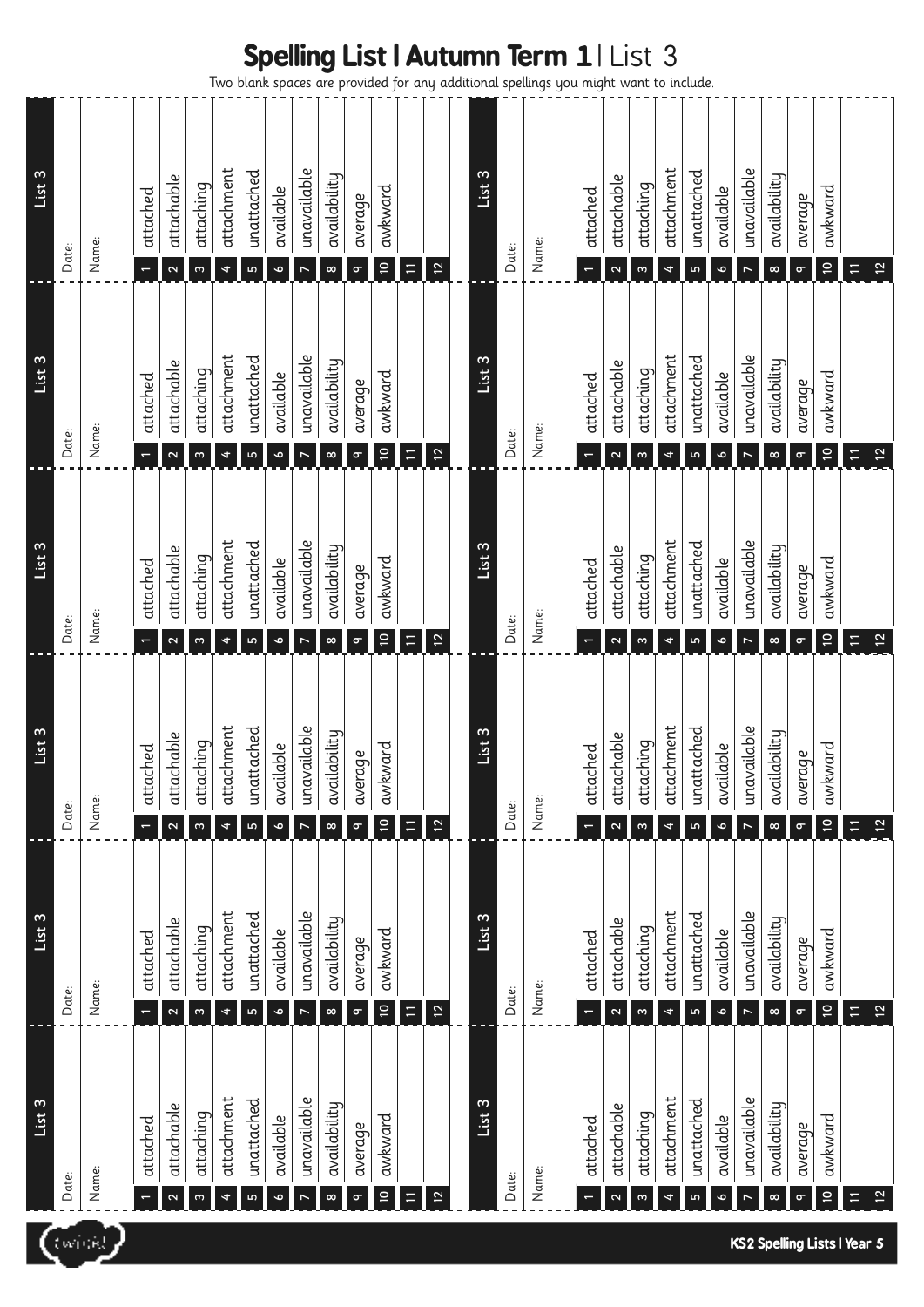### **Spelling List | Autumn Term 1** | List 4

Two blank spaces are provided for any additional spellings you might want to include.

|                                    | List 4                                   | List 4                                                    | List 4                                                        | List 4                                                    | List 4                                                    | List 4                                                    |
|------------------------------------|------------------------------------------|-----------------------------------------------------------|---------------------------------------------------------------|-----------------------------------------------------------|-----------------------------------------------------------|-----------------------------------------------------------|
| twickl                             | Date:                                    | Date:                                                     | Date:                                                         | Date:                                                     | Date:                                                     | Date:                                                     |
|                                    | Name:                                    | Name:                                                     | Name:                                                         | Name:                                                     | Name:                                                     | Name:                                                     |
|                                    | awkwardness                              | awkwardness                                               | kwardness<br>$\overline{a}$                                   | awkwardness<br>$\leftarrow$                               | awkwardness<br>$\overline{\phantom{0}}$                   | awkwardness<br>$\overline{\phantom{0}}$                   |
|                                    | bargain<br>$\mathbf{\Omega}$             | bargain<br>$\mathbf{\Omega}$                              | rgain<br>bar<br>$\mathbf{\Omega}$                             | bargain<br>$\mathbf{\Omega}$                              | bargain<br>$\mathbf{\Omega}$                              | bargain<br>$\mathbf{\Omega}$                              |
|                                    | bargained<br>S                           | bargained<br>$\boldsymbol{\varsigma}$                     | rgained<br>tar<br>w                                           | bargained<br>$\omega$                                     | bargained<br>$\omega$                                     | bargained<br>$\omega$                                     |
|                                    | bruised<br>4                             | bruised<br>4                                              | bruised<br>4                                                  | bruised<br>$\ddot{\phantom{1}}$                           | bruised<br>$\ddot{\phantom{1}}$                           | bruised<br>4                                              |
|                                    | bruising<br>١                            | bruising<br>۱                                             | Lising<br>ud<br>١                                             | bruising<br>$\mathbf{r}$                                  | bruising<br>LО                                            | bruising<br>$\mathbf{r}$                                  |
|                                    | category<br>ó                            | category<br>$\bullet$                                     | Fioba<br>cat<br>$\bullet$                                     | category<br>$\bullet$                                     | category<br>$\bullet$                                     | category<br>$\bullet$                                     |
|                                    | categorise                               | categorise                                                | egorise<br>tat                                                | categorise<br>$\overline{ }$                              | categorise<br>$\overline{ }$                              | categorise<br>$\overline{ }$                              |
|                                    | categorisation<br>$\infty$               | categorisation<br>$\infty$                                | egorisation<br>cat<br>$\infty$                                | categorisation<br>$\infty$                                | categorisation<br>$\infty$                                | categorisation<br>$\infty$                                |
|                                    | categorisable<br>$\sigma$                | categorisable<br>$\sigma$                                 | egorisable<br>cat<br>$\sigma$                                 | categorisable<br>$\sigma$                                 | categorisable<br>$\sigma$                                 | categorisable<br>$\sigma$                                 |
|                                    | categorically<br>$\overline{a}$          | categorically<br>$\tilde{a}$                              | egorically<br>cat<br>$\overline{a}$                           | categorically<br>$\overline{c}$                           | categorically<br>$\mathrel{\mathop{\mathsf{e}}\nolimits}$ | categorically<br>$\mathrel{\mathop{\mathsf{e}}\nolimits}$ |
|                                    | $\equiv$                                 | $\Xi$                                                     | $\Xi$                                                         | $\overline{11}$                                           | $\Xi$                                                     | $\equiv$                                                  |
|                                    | $\overline{c}$                           | $\overline{c}$                                            | $\overline{c}$                                                | $12$                                                      | $12$                                                      | $12$                                                      |
|                                    |                                          |                                                           |                                                               |                                                           |                                                           |                                                           |
|                                    | List 4                                   | List 4                                                    | List 4                                                        | List 4                                                    | List 4                                                    | List 4                                                    |
|                                    | Date:                                    | Date:                                                     | Date:                                                         | Date:                                                     | Date:                                                     | speaags<br>Date:                                          |
|                                    | Name:                                    | Name:                                                     | Name:                                                         | Name:                                                     | Name:                                                     | Name:                                                     |
|                                    | awkwardness                              | awkwardness                                               | kwardness<br>$\mathsf{S}$                                     | awkwardness<br>÷                                          | awkwardness<br>$\overline{\phantom{0}}$                   | awkwardness<br>$\overline{\phantom{0}}$                   |
|                                    | bargain<br>$\mathbf{\tilde{c}}$          | bargain<br>$\mathbf{\tilde{c}}$                           | rgain<br>bar<br>$\mathbf{\Omega}$                             | bargain<br>$\mathbf{\Omega}$                              | bargain<br>$\mathbf{\Omega}$                              | bargain<br>$\mathbf{z}$                                   |
|                                    | bargained<br>ω                           | bargained<br>$\boldsymbol{\omega}$                        | rgained<br>bar<br>m                                           | bargained<br>$\infty$                                     | bargained<br>$\omega$                                     | bargained<br>$\boldsymbol{\infty}$                        |
|                                    | bruised<br>4                             | bruised<br>4                                              | ised<br>եռ<br>4                                               | bruised<br>$\ddot{\phantom{0}}$                           | bruised<br>$\ddot{\phantom{0}}$                           | bruised<br>$\ddot{\phantom{0}}$                           |
|                                    | bruising<br>۱                            | bruising<br>LŊ                                            | bruising<br>LŊ                                                | bruising<br>LO                                            | bruising<br>LО                                            | bruising<br>LO                                            |
|                                    | category<br>Ó                            | category<br>o                                             | hoba<br>cat<br>ó                                              | category<br>$\bullet$                                     | category<br>$\bullet$                                     | category<br>$\bullet$                                     |
|                                    | categorise                               | categorise<br>$\overline{ }$                              | egorise<br>tat                                                | categorise<br>$\overline{a}$                              | categorise<br>$\triangleright$                            | categorise<br>$\overline{ }$                              |
|                                    | categorisation<br>$\infty$               | categorisation<br>$\infty$                                | egorisation<br>cat<br>$\infty$                                | categorisation<br>$\infty$                                | categorisation<br>$\infty$                                | categorisation<br>$\infty$                                |
| <b>KS2 Spelling Lists I Year 5</b> | categorisable<br>$\sigma$                | categorisable<br>$\sigma$                                 | tegorisable<br>cat<br>$\sigma$                                | categorisable<br>$\sigma$                                 | categorisable<br>$\sigma$                                 | categorisable<br>$\sigma$                                 |
|                                    | categorically<br>$\overline{\mathsf{c}}$ | categorically<br>$\mathrel{\mathop{\mathsf{e}}\nolimits}$ | egorically<br>tat<br>$\mathrel{\mathop{\mathsf{e}}\nolimits}$ | categorically<br>$\mathrel{\mathop{\mathsf{e}}\nolimits}$ | categorically<br>$\mathrel{\mathop{\mathsf{c}}\nolimits}$ | categorically<br>$\overline{a}$                           |
|                                    | $\Box$                                   | $\overline{\phantom{a}}$                                  | $\mp$                                                         | $\mathrel{\mathop:}=$                                     | $\Xi$                                                     | $\Xi$                                                     |
|                                    | 12                                       | $\overline{c}$                                            | 12                                                            | $\overline{12}$                                           | $\overline{12}$                                           | $\overline{12}$                                           |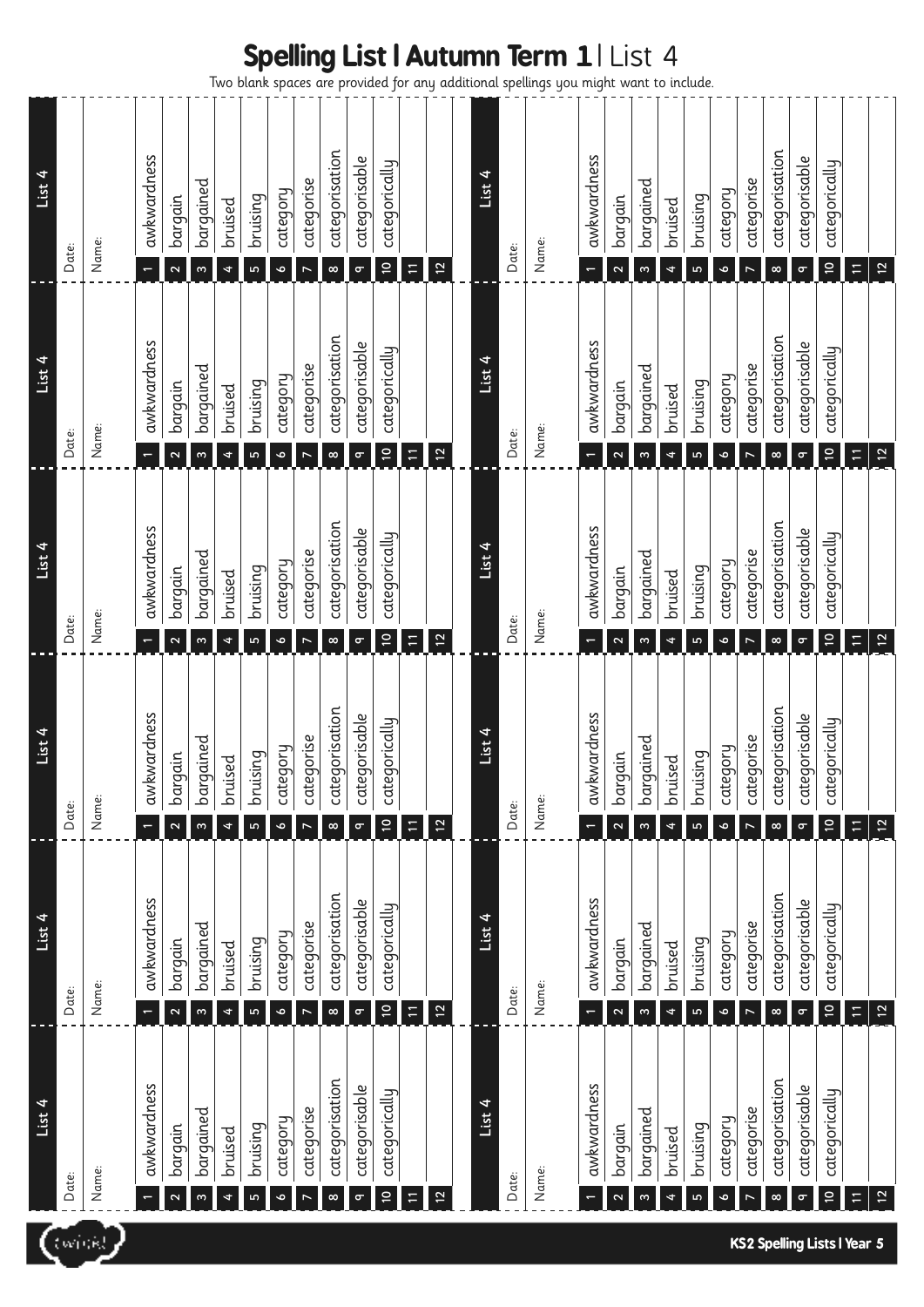| <b>Spelling List   Autumn Term 1   List 5</b> |  |  |  |
|-----------------------------------------------|--|--|--|
|-----------------------------------------------|--|--|--|

|  | Two blank spaces are provided for any additional spellings you might want to include. |
|--|---------------------------------------------------------------------------------------|
|--|---------------------------------------------------------------------------------------|

| LO<br><u>List</u> | Date: | Name: | cemetery                                 | committee                                           | communicate                                            | communication                         | miscommunicate                            | communicable                           | communicative      | community                         | competition                         | competitive                                        |                |                                  | List 5 | Date: | Name: | cemetery                             | committee                           | communicate                         | communication           | miscommunicate            | communicable                           | communicative                                     | community                         | competition                         | competitive                                             |        |                                    |
|-------------------|-------|-------|------------------------------------------|-----------------------------------------------------|--------------------------------------------------------|---------------------------------------|-------------------------------------------|----------------------------------------|--------------------|-----------------------------------|-------------------------------------|----------------------------------------------------|----------------|----------------------------------|--------|-------|-------|--------------------------------------|-------------------------------------|-------------------------------------|-------------------------|---------------------------|----------------------------------------|---------------------------------------------------|-----------------------------------|-------------------------------------|---------------------------------------------------------|--------|------------------------------------|
| $List$ 5          | Date: | Name: | $\leftarrow$<br>cemetery<br>$\leftarrow$ | $\mathbf{\Omega}$<br>committee<br>$\mathbf{\Omega}$ | $\boldsymbol{\infty}$<br>communicate<br>$\mathfrak{m}$ | 4<br>communication<br>4               | $\mathsf{L}\Omega$<br>miscommunicate<br>Б | $\bullet$<br>communicable<br>$\bullet$ | communicative      | $\infty$<br>community<br>$\infty$ | $\sigma$<br>competition<br>$\sigma$ | $\mathop{=}^{\circ}$<br>competitive<br>$\tilde{a}$ | $\Xi$<br>$\Xi$ | $\overline{c}$<br>$\overline{2}$ | List 5 | Date: | Name: | $\leftarrow$<br>cemetery             | $\mathbf{\Omega}$<br>committee<br>2 | $\infty$<br>communicate<br>$\infty$ | 4<br>communication<br>4 | LŊ<br>miscommunicate<br>١ | $\bullet$<br>communicable<br>$\bullet$ | $\overline{r}$<br>communicative<br>$\overline{ }$ | $\infty$<br>community<br>$\infty$ | $\sigma$<br>competition<br>$\sigma$ | $\overline{a}$<br>competitive<br>$\overline{a}$         | $\Xi$  | $\overline{12}$<br>$\overline{12}$ |
| $List$ 5          | Date: | Name: | cemetery<br>$\leftarrow$                 | committee<br>$\mathbf{\Omega}$                      | communicate<br>$\mathfrak{m}$                          | communication<br>4                    | miscommunicate<br>Б                       | communicable<br>$\bullet$              | communicative      | community<br>$\infty$             | competition<br>$\sigma$             | competitive<br>$\overline{a}$                      | $\overline{1}$ | $\overline{12}$                  | List 5 | Date: | Name: | cemetery<br>÷                        | committee<br>2                      | communicate<br>$\infty$             | communication<br>4      | miscommunicate<br>LO      | communicable<br>$\bullet$              | communicative<br>N                                | community<br>$\infty$             | competition<br>$\sigma$             | competitive<br>$\overline{a}$                           |        | $\overline{12}$                    |
| $List$ 5          | Date: | Name: | cemetery<br>$\overline{\phantom{0}}$     | committee<br>$\mathbf{\Omega}$                      | communicate<br>m                                       | communication<br>4                    | miscommunicate<br>ь                       | communicable<br>$\bullet$              | communicative      | community<br>$\infty$             | competition<br>$\sigma$             | competitive<br>$\tilde{a}$                         | $\Xi$          | 12                               | List 5 | Date: | Name: | cemetery                             | committee<br>$\mathbf{\Omega}$      | communicate<br>$\omega$             | communication<br>4      | miscommunicate<br>LO      | communicable<br>$\bullet$              | communicative                                     | community<br>$\infty$             | competition<br>$\sigma$             | competitive<br>$\tilde{a}$                              | $\Box$ | $\overline{12}$                    |
| $List$ 5          | Date: | Name: | cemetery<br>$\leftarrow$                 | committee<br>$\mathbf{\Omega}$                      | communicate<br>$\omega$                                | communication<br>$\ddot{\phantom{1}}$ | miscommunicate<br>LO                      | communicable<br>$\bullet$              | communicative<br>N | community<br>$\infty$             | competition<br>$\sigma$             | competitive<br>$\overline{\mathsf{C}}$             | $\Xi$          | $\overline{12}$                  | List 5 | Date: | Name: | cemetery<br>$\overline{\phantom{0}}$ | committee<br>$\mathbf{\Omega}$      | communicate<br>$\infty$             | communication<br>4      | miscommunicate<br>LO      | communicable<br>$\bullet$              | communicative<br>$\triangleright$                 | community<br>$\infty$             | competition<br>$\sigma$             | competitive<br>$\mathrel{\mathop{\mathsf{e}}\nolimits}$ | $\Xi$  | $\overline{2}$                     |
| $List$ 5          | Date: | Name: | cemetery                                 | committee<br>2                                      | communicate<br>m                                       | communication<br>4                    | miscommunicate<br>LŊ                      | communicable<br>۰                      | communicative      | community<br>$\infty$             | competition<br>$\sigma$             | competitive<br>$\overline{a}$                      | $\Xi$          | $\overline{12}$                  | List 5 | Date: | Name: | cemetery                             | committee<br>2                      | communicate<br>m                    | communication<br>4      | miscommunicate<br>Б       | communicable<br>$\bullet$              | communicative<br>$\overline{ }$                   | community<br>$\infty$             | competition<br>ᡋ                    | competitive<br>$\mathrel{\mathop{\mathsf{e}}\nolimits}$ | Ξ      | $\frac{1}{2}$                      |